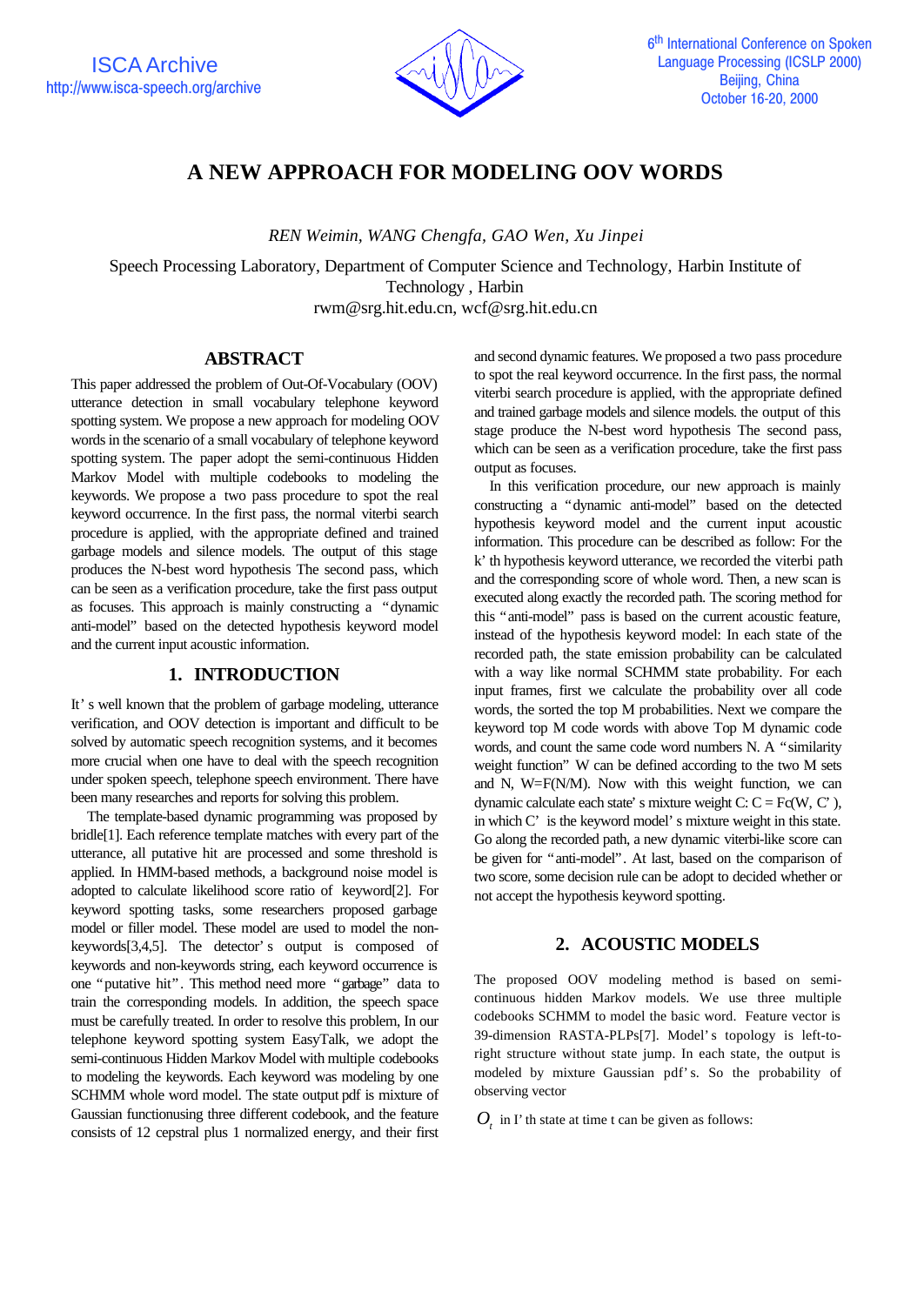$$
\Pr\left(O_t|i\right) = \prod_{k=1}^K \sum_{m=1}^{M_k} c_{im}^k N^k \left(O_t^k; \mathbf{m}_m^k, \Sigma_m^k\right) \tag{1}
$$

Where k denotes different feature stream, m is the indices of codeword in each codebook and M denotes the k'th codebook's size.

In our system , for each keyword, there is a SCHMM model. In order to deal with silence segment , background noise and some typical non-speech signals in input speech utterance, we also build other HMM models, such as silence model, background noise model and cross word models. They are trained like normal keyword.

 SCHMM models' training can be done using the following algorithms.

$$
\overline{a}_{ij} = \frac{\sum_{t=1}^{T} \mathbf{g}_{i}(i, j)}{\sum_{t=1}^{T} \mathbf{a}_{t-1}(i) \mathbf{b}_{t-1}(i)}
$$
(2)  

$$
\overline{c}_{im}^{k} = \frac{\sum_{t=1}^{T} \sum_{k=1}^{N} \mathbf{x}_{i}(k, i, m)}{\sum_{t=1}^{T} \sum_{j=1}^{N} \mathbf{g}_{i}(j, i)}
$$
(3)  

$$
\overline{\mathbf{m}}_{m}^{k} = \frac{\sum_{t=1}^{T} \sum_{k=1}^{N} \sum_{i=1}^{N} \mathbf{x}_{i}(k, i, m) \cdot O_{t}^{k}}{\sum_{t=1}^{T} \sum_{k=1}^{N} \sum_{i=1}^{N} \mathbf{x}_{i}(k, i, m)}
$$
(4)  

$$
\sum_{k}^{k} = \frac{\sum_{t=1}^{T} \sum_{k=1}^{N} \sum_{i=1}^{N} \mathbf{x}(k, i, m) \cdot (O_{t}^{k} - \mathbf{m}_{m}^{k})(O_{t}^{k} - \mathbf{m}_{m}^{k})}{\sum_{t=1}^{T} \sum_{k=1}^{N} \sum_{i=1}^{N} \mathbf{x}(k, i, m)}
$$
(5)

#### **3. SPOTTING KEYWORD**

In keyword spotting procedure, we used two kind of model as system reference model. By choosing non-keyword model, we can easily apply continuous speech recognition algorithm as the first pass searching procedure. This pass can give us a string of keyword and non-keyword output string. We call these nonkeyword models as garbage models or filler models. The keyword detector is illustrated as figure 1.



figure 1. the keyword detector

The input utterance first be processed by a continuous speech recognizer. The recognizer's vocabulary is composed of keyword and filler models, and the recognition result is keyword and filler word string. Actually, this output can be N-best word or word lattice.

Suppose there is N keywords and M filler models. The continuous speech recognizer's task is to find a path from the starting utterance to the end utterance. All the keyword and filler in this path composed of the output string.

1) Initialize  
\nFor k=1 To K  
\n
$$
\mathbf{a}(1, k) = \mathbf{p}(1, k) = 1.0
$$
  
\n $B(1, k) = 0$   
\nFor j=2 To J(k)  
\n $\mathbf{a}(j, k) = \mathbf{p}(j, k) = 0.0$   
\n $B(j, k) = 0$   
\nEnd j  
\nEnd k  
\n $T(0)=0, F(0)=0, \mathbf{a}_{max} = 0$   
\n2). iteration  
\nFor t=1 To J  
\nFor j=1 To J(k)  
\na) inner-word rules  
\nif j=1  
\nif( $\mathbf{a}(1, k) \cdot a_{11}(k) < \mathbf{a}_{max}$ )  
\n $\mathbf{a}_i(1, k) = \mathbf{a}_{max} \cdot b_j^k(O_i)$   
\n $B_i(1, k) = t - 1$   
\nelse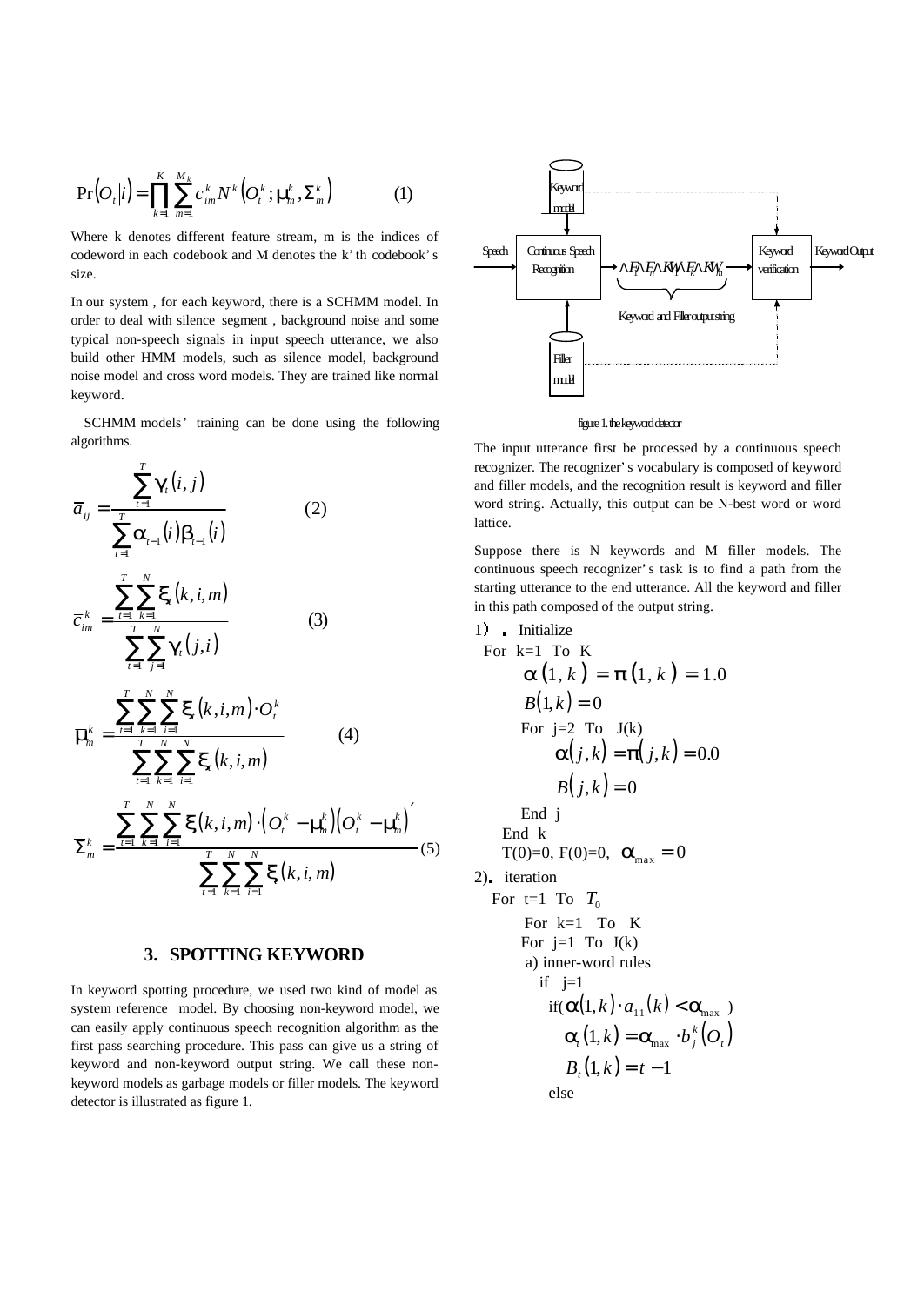$$
a_{i}(1,k) = a_{max}
$$
\n
$$
B_{i}(1,k) = B_{i-1}(1,k)
$$
\nEnd if\nb) Inter-word rules\nif (j>1)\n
$$
j^* = \arg_{j} \max \{a(j,k)a_{ji}(k), a(j-1,k)a_{j-1,j}\}
$$
\n
$$
a_{i}(j,k) = a(j^*,k)a_{j^*j}(k)b_{j}^{k}(O_{i})
$$
\n
$$
B_{i}(j,k) = B(j^*,k)
$$
\nEnd if\nEnd k loop\nT=0, a=0\nFor k=1 To k\nif (t - B\_{i}(J(k),k) > l\_k and a\_{i}(J(k),k))\nT = k; a = a\_{i}(J(k),k)\nEnd if\nEnd k\nT(t)=T; a\_{max} = a\nF(t) = B\_{i}(J(T),T)\n\n- update a(j,k)\n\n
$$
a(j,k) = B_{i}(j,k) \quad \forall j,k
$$

End for t loop

3) Traceback for best path  
\n
$$
r = T_0
$$
;  $R = 0$   
\nwhile F(r) != 0  
\n $U_R = T(r)$   
\n $r = F(r)$   
\n $R = R + 1$   
\nEnd while  
\nAnd the best path is:  
\n $U = U_1 \oplus U_2 \oplus A \oplus U_R$ 

Because this algorithm need only scan the input utterance one pass, it's called one-pass decode algorithms. Our experiment shows that it has good performance for small vocabulary decode tasks

# **4. SECOND PASS FOR OOV VERIFICATION PROCEDURE**

The second pass search is based on the first pass output string. It aims at picking up the real keyword and discarding false hypothesis. This is an OOV verification procedure. The simplest way is applying threshold to make decision. But the first pass don't give an absolute score for each hypothesis, the threshold decision method really give poor performance. A modified version of the threshold is logarithm likelihood ratio method. In this approach, a background model is build. The ratio of scores for keyword model and background model is used to determine acceptance or refusal of a hypothesis. Obviously, the system's performance is greatly affected by the background model.

In this section, we proposed a new modeling method for out-Of-Vocabulary word. This algorithm is based on keyword model knowledge and the current input utterance. A new 'model' is constructed dynamically, and the current utterance segment is scored by this model. We call this new model "dynamic antimodel". This algorithm can be described as following figure 2.



#### Figure 2 Viterbi decoding path

(1). In figure 2, suppose the frame 0 to frame T-1 belong to some keyword, say k'th keyword. For this T frames segment, we can get its viterbi decoding path  $Path = s_1 s_2 \Lambda s_{t-1} s_t \Lambda s_{T-1}$ , and  $s_t \in [0, J (k) - 1]$ . This path's probability score, we denote it as  $s^+(O)$ . Similarity, we will denote all symbols related to keyword's path as a plus + symbal.

(2) Along this viterbi path, we can calculate the dynamic antimodel's score as follows: At t-1 time, the partial path for dynamic model is  $\boldsymbol{a}_{t}^{\dagger}$  ( $\sigma_{t-1}$ ), then at time t, path score can be calculated by  $\vec{a}_i^-(o_i) = \vec{a}_{i-1}^-(o_{i-1}) \cdot a_{ij} \cdot \vec{b}_j^-(o_i)$ − − −  $\mathbf{a}_{i}^{\dagger}(o_{t}) = \mathbf{a}_{i-1}^{\dagger}(o_{t-1}) \cdot a_{ii} \cdot b_{i}^{\dagger}(o_{t}).$ 

(3) calculating 
$$
b_j^-(o_t)
$$

For the hypothesis model k, we could know its probability in state I at time t :

$$
b_j^+(o_t) = \sum_{m=1}^M c_{jm} N(o_{jt} u_{jm} \sum_{jm})
$$
 (6)